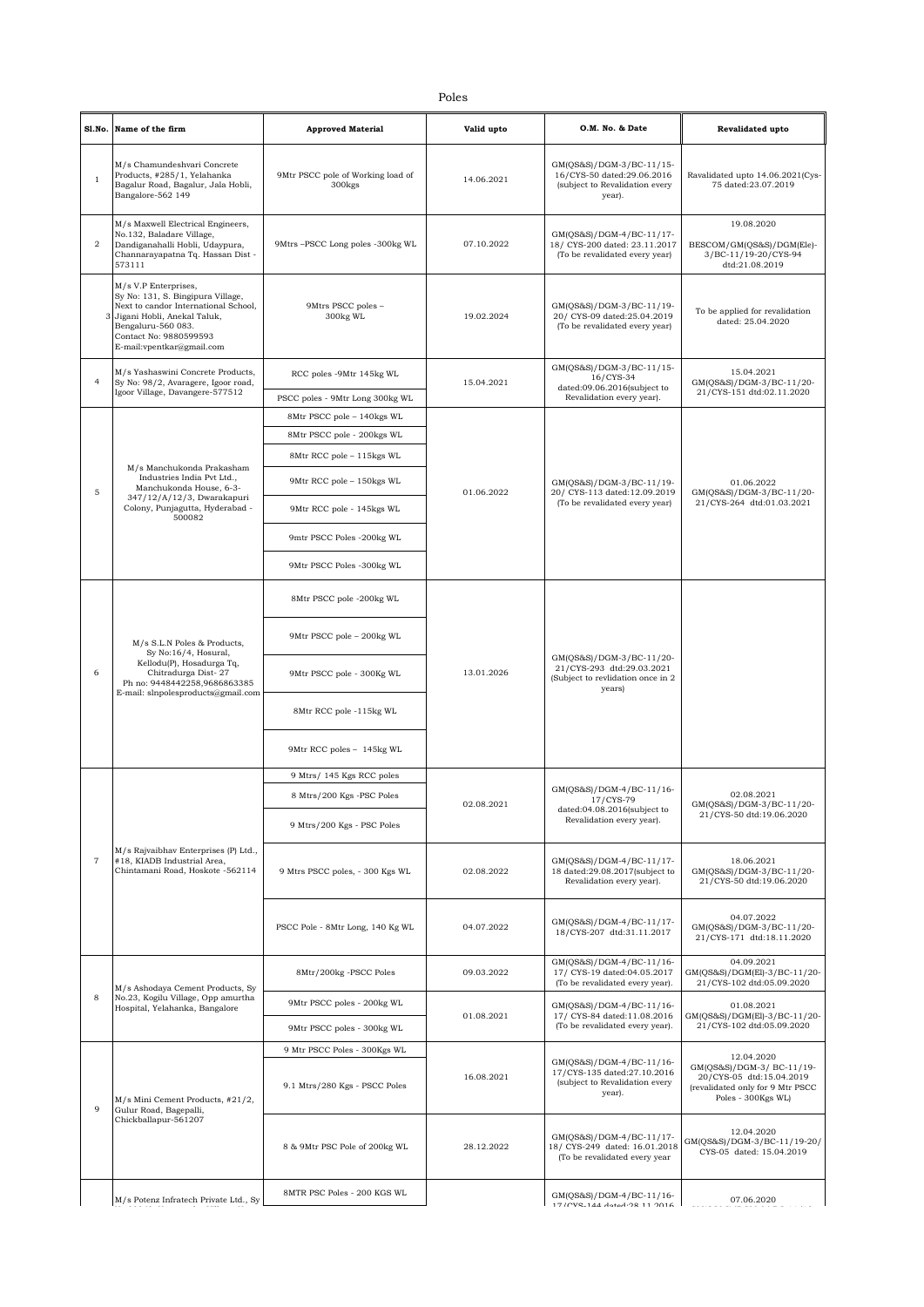| 10 | No.200/2, Narasandra Village, Near<br>Solur, Kudur Hobli, Magadi Taluk,                                                                                                                                         | 9 Mtr PSC Poles - 200Kgs WL                                              | 18.11.2021                                            | 11/010-144 ualcu.20.11.2010<br>(subject to Revalidation every<br>year).                     | GM(QS&S)/DGM-3/ BC-11/19-<br>20/CYS-46 dtd:15.06.2019                              |
|----|-----------------------------------------------------------------------------------------------------------------------------------------------------------------------------------------------------------------|--------------------------------------------------------------------------|-------------------------------------------------------|---------------------------------------------------------------------------------------------|------------------------------------------------------------------------------------|
|    | Ramanagara - 562127                                                                                                                                                                                             | 9Mtr PSCC Poles -300kg WL                                                |                                                       |                                                                                             |                                                                                    |
|    |                                                                                                                                                                                                                 | 8MTR PSC Poles - 200 KGS WL                                              |                                                       |                                                                                             |                                                                                    |
| 11 | M/s Madhushree Concrete Products,<br>Sy No:200/2, Narasandra Village,<br>Near Solur, Kudur Hobli,<br>Ramanagara - 562217                                                                                        | 9 Mtr PSC Poles - 200Kgs WL                                              |                                                       | GM(QS&S)/DGM-4/BC-11/16-<br>17/CYS-145 dated:28.11.2016                                     | 15.10.2020<br>GM(QS&S)/DGM(El)-3/BC-11/19-                                         |
|    |                                                                                                                                                                                                                 | 9 Mtr PSCC poles - 300Kgs WL                                             | 18.11.2021                                            | (subject to Revalidation every<br>year).                                                    | 20/CYS-130 dtd:17.10.2019                                                          |
|    | M/s Suma Enterprises and<br>Engineers, #23/2, Kunigal Road,<br>Opp. T Nandi Farm, Kempaganahalli,<br>12<br>Kasaba Hobli, Nelamangala,<br>Bangalore Rural<br>(Ph No: 9663314949)(E-<br>mail:Babu49054@gmail.com) | 9Mtr PSCC poles-200kgs WL                                                | 23.01.2022<br>(subject to revalivation<br>every year) | GM(QS&S)/DGM-4/BC-11/16-<br>17/ CYS-172 dated:16.02.2017<br>(To be revalidated every year). | 14.08.2021<br>GM(QS&S)/DGM(el)-3/BC-11/20-<br>21/CYS-79 dtd:14.08.2020             |
|    |                                                                                                                                                                                                                 | 9Mtr PSCC pole of 300kgs WL                                              |                                                       |                                                                                             |                                                                                    |
|    | M/s Shiva Concrete products,<br>Sy No:96 & 95/4 - B.P. Road -<br>Oorukere Village, Tumkur - 572106                                                                                                              | 9Mtrs PSCC poles - 300kg WL                                              | 05.05.2022                                            | GM(QS&S)/DGM-3/BC-11/19-<br>20/ CYS-66 dated:15.07.2019<br>(To be revalidated every year)   | 04.09.2021<br>GM(QS&S)/DGM-3/BC-11/20-21/<br>CYS-127 dated:19.09.2020              |
| 13 | (Ph No:0816-2018038)<br>(Email:sbp.tumkur@gmail.com).                                                                                                                                                           | 8Mtrs PSCC poles -200kg WL                                               |                                                       | GM(QS&S)/DGM-3/BC-11/20-                                                                    |                                                                                    |
|    |                                                                                                                                                                                                                 | 9Mtrs PSCC poles -200kg WL                                               | 27.03.2024                                            | 21/ CYS-126 dated:19.09.2020<br>(To be revalidated every year)                              |                                                                                    |
|    | M/s R.S Industries,                                                                                                                                                                                             | 8 Mtrs/200kgs - PSCC pole                                                |                                                       |                                                                                             | 26.12.2021                                                                         |
| 14 | Plot No: 111/2, Doddabudihal                                                                                                                                                                                    | 9 Mtrs/200kgs - PSCC pole<br>9 Mtrs/300kgs - PSCC pole                   | 26.12.2021                                            | GM(QS&S)/DGM-4/BC-11/16-<br>17/ CYS-181 dated:10.03.2017                                    | BESCOM/GM(QS&S)/DGM(Ele)-                                                          |
|    | village, Davangere-577001                                                                                                                                                                                       | 9Mtr RCC square Pole - 150kg WL                                          |                                                       | (To be revalidated every year).                                                             | 3/BC-11/20-21/CYS-267<br>dtd:03.03.2021                                            |
|    |                                                                                                                                                                                                                 | 8 Mtrs/200kgs & 9Mtrs/200kgs - PSCC<br>Poles                             |                                                       |                                                                                             |                                                                                    |
|    | M/s H.R.B. Industries, Plot                                                                                                                                                                                     | 9Mtr PSCC Poles - 300kg WL                                               |                                                       | GM(QS&S)/DGM-4/BC-11/16-                                                                    | 21.11.2022<br>BESCOM/GM(QS&S)/DGM(Ele)-<br>3/BC-11/20-21/CYS-246<br>dtd:15.02.2021 |
| 15 | No:42/P1 & 43, Anagawadi<br>Industrial Area(KIADB), Harihara                                                                                                                                                    | 8Mtr RCC Poles -115kg WL                                                 | 21.11.2022                                            | 17/ CYS-05 dated:07.04.2017<br>(To be revalidated every year).                              |                                                                                    |
|    |                                                                                                                                                                                                                 | 9Mtr RCC Poles -145kg WL                                                 |                                                       |                                                                                             |                                                                                    |
|    |                                                                                                                                                                                                                 | 8Mtr/ 140kgs - PCC Poles                                                 | 09.03.2022                                            | GM(QS&S)/DGM-4/BC-11/16-<br>17/ CYS-15 dated:28.04.2017<br>(To be revalidated every year).  |                                                                                    |
| 16 | M/s Yash Concrete Products, Sy No.<br>104, Thegganakuppe Village, Magadi<br>Taluk -562120                                                                                                                       | 8&9 Mtr/200kgs - PSC poles                                               |                                                       |                                                                                             | 16.10.2020<br>GM(QS&S)/DGM(El)-3/BC-11/19-                                         |
|    |                                                                                                                                                                                                                 | 9Mtr/300kgs- PSCC pole                                                   |                                                       |                                                                                             | 20/CYS-131 dtd:17.10.2019                                                          |
|    | M/s Amberkar Pre-stressed<br>Products, Opp. Shankar Textile<br>mills, Near Jain Temple, Harihara<br>Road, Davangere - 577006                                                                                    | 8Mtr/ 140kgs - PCC Poles<br>8&9 Mtr/200kgs - PSC poles                   |                                                       | GM(QS&S)/DGM-4/BC-11/16-<br>17/ CYS-16 dated:28.04.2017<br>(To be revalidated every year).  | 18.01.2020<br>GM(QS&S)/DGM-3/BC-11/18-<br>19/CYS-178 dtd:19.01.2019                |
| 17 |                                                                                                                                                                                                                 | 9Mtr/300kgs- PSCC pole                                                   | 31.01.2022                                            |                                                                                             |                                                                                    |
|    | M/s Sree Industries, Sy No.101/6,<br>Hosahalli, Rangapura Road, Tiptur                                                                                                                                          | 8&9 Mtr/200kgs - PSCC poles                                              | 28.02.2022                                            | GM(QS&S)/DGM-4/BC-11/16-<br>17/ CYS-17 dated:28.04.2017<br>(To be revalidated every year).  | 30.05.2021<br>GM(QS&S)/DGM(El)-3/BC-11/20-<br>21/CYS-73 dtd:13.08.2020             |
| 18 |                                                                                                                                                                                                                 | 9Mtr/300kgs- PSCC pole                                                   |                                                       |                                                                                             |                                                                                    |
|    | M/s Prince Concrete Mfg Pvt Ltd., Sy<br>No: 246/1/2, S Bingipura, Begur to<br>Koppa Road, JiganiHobli, Anekal<br>560105Ph No:<br>Taluk, Bangalore-<br>9880599593)<br>(E-mail                                    | 8Mtr PSCC poles 200kgs WL                                                | 08.06.2022                                            | GM(QS&S)/DGM-4/BC-11/16-<br>17/ CYS-80 dated:24.07.2017<br>(To be revalidated every year)   |                                                                                    |
| 19 |                                                                                                                                                                                                                 | 9Mtr PSC poles-200kgs WL<br>11Mtr Pre Stressed Spun Pole of 500kgs<br>WL |                                                       |                                                                                             | 14.08.2021<br>GM(QS&S)/DGM-3/BC-11/20-<br>21/CYS-80 dtd:14.08.2020                 |
|    | :info@princeconretes@gmail.com)                                                                                                                                                                                 | 9 Mtr PSCC Poles - 300Kgs WL                                             |                                                       |                                                                                             |                                                                                    |
|    | M/s Shri Ganesh Enterprises,<br>No:39/2, Hotteganahalli,<br>Kenchanahalli Post, Harihara Taluk,<br>Davangere District<br>(Ph No: 9449838833)(E-<br>mail:nprasadsps@gmail.com)                                   | 8Mtr - PSCC poles -200 kg WL<br>9Mtrs PSCC Poles - 200 Kg WL             | 03.07.2022                                            | GM(QS&S)/DGM-4/BC-11/16-<br>17/ CYS-91 dated05.08.2017<br>(To be revalidated every year)    | 14.08.2021<br>GM(QS&S)/DGM-4/BC-11/20-21/<br>CYS-85 dated:17.08.2020               |
| 20 |                                                                                                                                                                                                                 | 9Mtrs-PSCC poles -300kg WL                                               |                                                       |                                                                                             |                                                                                    |
|    | M/s PKS Prestressed Concrete<br>Products, Survey No: 265/P1,<br>Doddabathi, P. B. Road, Davangere -<br>577016                                                                                                   | 8Mtr - PSC poles -200 kg WL                                              |                                                       | GM(QS&S)/DGM-4/BC-11/17-<br>18/ CYS-154 dated 03.10.2017<br>(To be revalidated every year)  |                                                                                    |
| 21 |                                                                                                                                                                                                                 | 9Mtrs PSC Poles - 200 Kg WL                                              | 03.10.2022                                            |                                                                                             | 02.05.2020<br>GM(QS&S)/DGM(Ele)/BC-11/19-                                          |
|    |                                                                                                                                                                                                                 | 9Mtrs-PSCC poles -300kg WL                                               |                                                       |                                                                                             | 20/CYS-21 dtd:03.05.2019                                                           |
|    | M/s Kalleshwara Concrete Products,<br>No.99, Avargere Igoor Road, Igoor<br>Village, Igoor Post, Davangere Taluk                                                                                                 | 8Mtrs PSCC poles -200kg WL                                               | 27.03.2022                                            | GM(QS&S)/DGM-4/BC-11/17-<br>18/ CYS-187 dated16.11.2017<br>(To be revalidated every year)   | 29.10.2021                                                                         |
| 22 |                                                                                                                                                                                                                 | 9Mtrs PSCC poles - 200kg WL<br>9Mtrs-PSCC poles -300kg WL                |                                                       |                                                                                             | GM(QS&S)/DGM-3/BC-11/20-<br>21/CYS-150 dtd:02.11.2020                              |
|    | Davangere                                                                                                                                                                                                       | RCC pole -8Mtr Long 145kg WL                                             |                                                       |                                                                                             |                                                                                    |
|    | M/s K.V.T Industries, No: 134/B,                                                                                                                                                                                | 9Mtr PSCC Pole of 300kgs Working<br>Load                                 | 20.01.2023                                            | GM(QS&S)/DGM-4/BC-11/17-<br>18/ CYS-280 dated: 01.03.2018<br>(To be revalidated every year  | 20.01.2023<br>GM(QS&S)/DGM-3/BC-11/20-21/<br>CYS-258 dated: 24.02.2021             |
| 23 | 3rd stage, Mundargi Industrial Area,<br>KIADB, Bellary- 583101                                                                                                                                                  | 8Mtrs PSCC poles -200kg WL                                               |                                                       |                                                                                             |                                                                                    |
|    |                                                                                                                                                                                                                 | 9Mtrs PSCC poles - 200kg WL                                              | 17.06.2024                                            | GM(QS&S)/DGM-3/BC-11/19-<br>20/ CYS-78 dated:25.07.2019                                     | 18.02.2023<br>GM(QS&S)/DGM-3/BC-11/20-21/                                          |
|    |                                                                                                                                                                                                                 | 8Mtrs PSCC poles -140kg WL                                               |                                                       | (To be revalidated every year)                                                              | CYS-258 dated: 24.02.2021                                                          |
|    |                                                                                                                                                                                                                 |                                                                          |                                                       |                                                                                             |                                                                                    |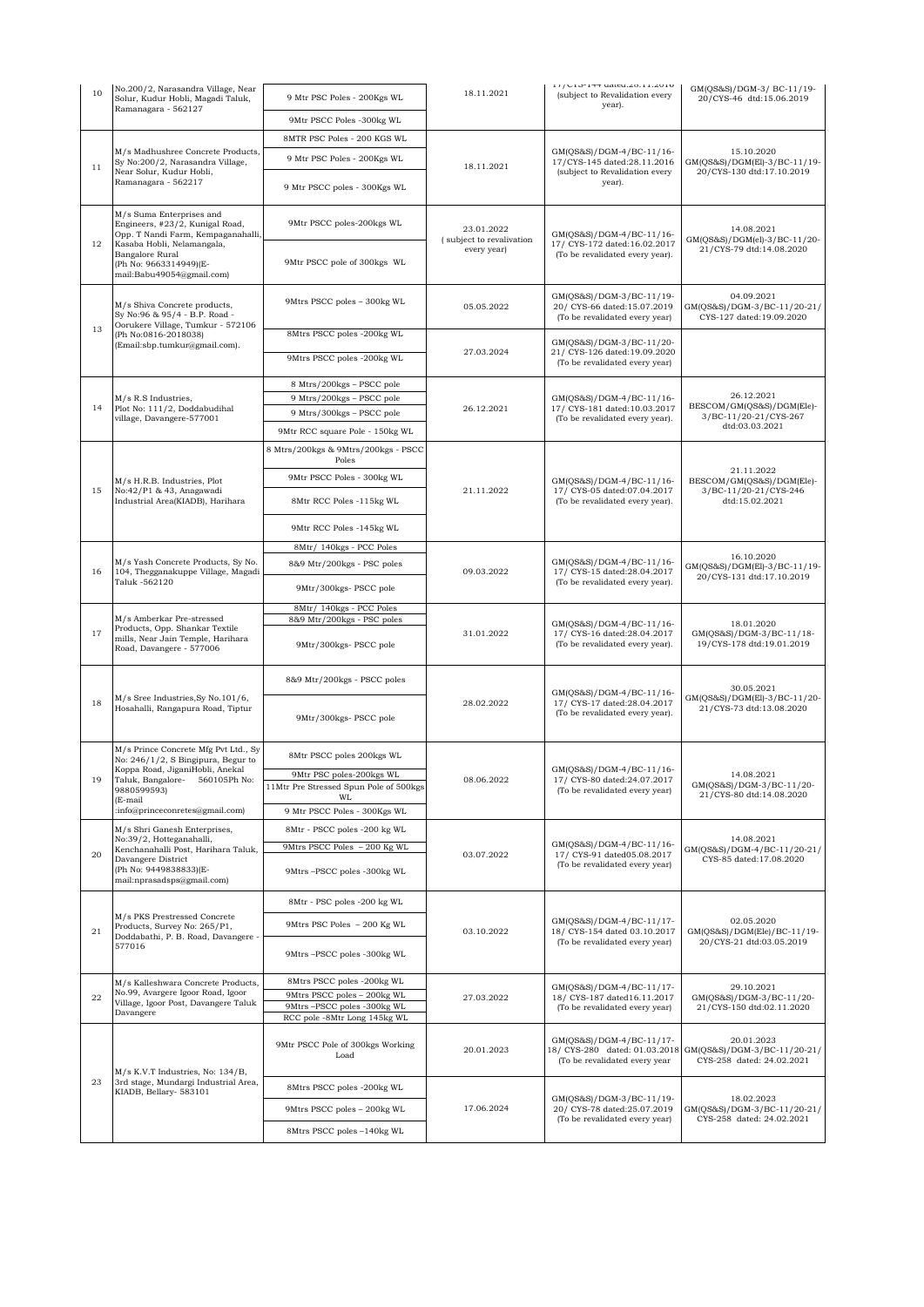|                                                           |                                                                                                                                                                                                                                                           | 8Mtrs PSCC poles -200kg WL                              |                                                  |                                                                                                    |                                                                                              |
|-----------------------------------------------------------|-----------------------------------------------------------------------------------------------------------------------------------------------------------------------------------------------------------------------------------------------------------|---------------------------------------------------------|--------------------------------------------------|----------------------------------------------------------------------------------------------------|----------------------------------------------------------------------------------------------|
| M/s Prakash Spun Pipe<br>24<br>Vilage, Davangere - 577003 |                                                                                                                                                                                                                                                           | 9Mtrs PSCC poles - 200kg WL                             |                                                  | GM(QS&S)/DGM-4/BC-11/17-<br>18/ CYS-201 dated: 25.11.2017<br>(To be revalidated every year)        |                                                                                              |
|                                                           | Manufactures, #418/324, Near N.H-<br>4, Bypass, P. B. Road, Avaragere<br>(Ph No:9449865555/944865556)                                                                                                                                                     | 9Mtrs-PSCC poles -300kg WL                              | 09.10.2022                                       |                                                                                                    | 30.05.2021<br>GM(QS&S)/DGM-3/BC-11/20-<br>21/CYS-74 dtd:13.08.2020                           |
| 25                                                        | M/s Sri Datta Sai Cement Products,<br>S.R. No.19, Basinepally (V), Gooty                                                                                                                                                                                  | 8Mtrs/200kg WL - PSCC poles                             |                                                  | GM(QS&S)/DGM-4/BC-11/17-                                                                           |                                                                                              |
|                                                           |                                                                                                                                                                                                                                                           | 9Mtrs/200kg WL - PSCC poles                             | 25.09.2022                                       | 18/ CYS-260 dated: 27.01.2018<br>(To be revalidated every year)                                    | 05.09.2021                                                                                   |
|                                                           |                                                                                                                                                                                                                                                           | 11Mtrs/365kg WL-PSCC poles                              |                                                  |                                                                                                    | GM(QS&S)/DGM-3/BC-11/20-21/                                                                  |
|                                                           | Mandal, Ananthpur District, Andhra<br>Pradesh-515402                                                                                                                                                                                                      | 9Mtr PSCC Pole of 300kgs Working<br>Load                | 28.06.2022                                       | GM(QS&S)/DGM-4/BC-11/17-<br>18/ CYS-279 dated: 27.02.2018<br>(To be revalidated every year)        | CYS-112 dated: 07.09.2020                                                                    |
|                                                           |                                                                                                                                                                                                                                                           | 8Mtr PSCC pole - 200kg WL                               |                                                  |                                                                                                    |                                                                                              |
|                                                           | M/s Geetha Concrete poles, No.186,                                                                                                                                                                                                                        | 9Mtr PSCC pole - 200kg WL                               |                                                  | GM(QS&S)/DGM-4/BC-11/17-                                                                           | 21.03.2023                                                                                   |
| 26                                                        | Mahadeva Kodigenahalli<br>(Gopalapura), Bagalur post,<br>Jalahobli, Bangalore-562 149                                                                                                                                                                     | 9Mtr PSCC pole -300kg WL                                | 21.03.2023                                       | 18/ CYS-314 dated: 27.03.2018<br>(To be revalidated every year                                     | GM(QS&S)/DGM-3/BC-11/20-21<br>/ CYS-274 dated: 04.03.2021                                    |
|                                                           |                                                                                                                                                                                                                                                           | 8Mtr RCC pole - 115kg WL                                |                                                  |                                                                                                    |                                                                                              |
|                                                           |                                                                                                                                                                                                                                                           | 9Mtr RCC pole - 145kg WL                                |                                                  |                                                                                                    |                                                                                              |
| 27                                                        | M/s Maruthi Cement Udyog,<br>KIADB, Plot No: 49, II phase,                                                                                                                                                                                                | 8 & 9Mtr PSCC Pole - 200kgs Working<br>Load             | 30.06.2023                                       | GM(QS&S)/DGM-3/BC-11/18-                                                                           | 13.05.2021<br>GM(QS&S)/DGM-3/BC-11/20-                                                       |
|                                                           | Antrasanahalli, Tumkur                                                                                                                                                                                                                                    | 9Mtr PSCC poles - 300kgs Working<br>Load                |                                                  | 19/ CYS-171 dated:19.01.2019<br>(To be revalidated every year)                                     | 21/CYS-16 dtd:13.05.2020                                                                     |
|                                                           | M/s Krishna Concrete products,<br>No.78, Hosur Road, Malur,                                                                                                                                                                                               | 9Mtrs PSCC(PSC) poles - 200kg WL                        |                                                  |                                                                                                    |                                                                                              |
| 28                                                        | Kolar Dist - 563130<br>Contact No:<br>9901654251/9880283515<br>Email: kcpmalur@gmail.com                                                                                                                                                                  | 9Mtrs PSCC poles -300kg WL                              | 27.08.2023                                       | GM(QS&S)/DGM-3/BC-11/18-<br>19/ CYS-195 dated:14.02.2019<br>(To be revalidated every year)         |                                                                                              |
|                                                           |                                                                                                                                                                                                                                                           | 8Mtrs PSCC poles - 200kg WL                             |                                                  | GM(QS&S)/DGM-3/BC-11/18-<br>19/ CYS-192 dated:12.02.2019<br>(To be revalidated every year)         | 02.03.2021                                                                                   |
|                                                           |                                                                                                                                                                                                                                                           | 9Mtrs PSCC poles - 200kg WL                             |                                                  |                                                                                                    | (GM(QS&S)/DGM-3/BC-11/19-<br>20/ CYS-218 dated:04.03.2020<br>8Mtrs PSCC poles - 200kg WL     |
|                                                           | M/s Maruthi Concrete Products, Sy<br>No.131, Yediyur, Mahadeva<br>Kodegehalli Road, Bagalur post,<br>Baglur -562149-562149                                                                                                                                | 8Mtrs PCC poles - 140kg WL                              | 29.08.2023                                       |                                                                                                    | 9Mtrs PSCC poles - 200kg WL<br>9Mtrs PSCC poles - 300kg WL<br>11Mtr PSC Circular spun pole - |
| 29                                                        |                                                                                                                                                                                                                                                           | 9Mtrs PSCC poles -300kg WL                              |                                                  |                                                                                                    | 500kgs WL                                                                                    |
|                                                           |                                                                                                                                                                                                                                                           | 11Mtr PSC Circular spun pole -<br>500kgs WL             |                                                  |                                                                                                    |                                                                                              |
|                                                           |                                                                                                                                                                                                                                                           | 9Mtr RCC poles - 145kg WL                               | 29.08.2023                                       | GM(QS&S)/DGM-3/BC-11/20-<br>21/ CYS-38 dated:05.06.2020<br>(To be revalidated every year)          |                                                                                              |
|                                                           | M/s Akshaya Cement Products,<br>Bhadrapura, Kunigal Road, Solur<br>Hobli, Magadi Taluk, Ramanagara<br>(Ph No: 080-22281199)                                                                                                                               | 11Mtrs PSCC Circular Spun pole -<br>500kgs WL           | 05.01.2024                                       | GM(QS&S)/DGM-3/BC-11/18-<br>19/ CYS-211 dated:12.03.2019<br>(To be revalidated every year)         | 03.08.2021<br>GM(QS&S)/DGM-3/BC-11/<br>20-21 / CYS-64 dtd: 04.08.2020                        |
| 30                                                        |                                                                                                                                                                                                                                                           | 9Mtrs PSCC poles -300kg WL                              | 26.07.2021                                       | GM(QS&S)/DGM-4/BC-11/<br>16-17 / CYS-95 dtd:26.08.2016<br>(Subject to Revalidaion every<br>year)   | 26.07.2021<br>GM(QS&S)/DGM-3/BC-11/<br>19-20 / CYS-206 dtd:04.02.2020                        |
|                                                           |                                                                                                                                                                                                                                                           | 8Mtrs PSCC poles -200kg WL                              | 22.06.2025                                       | GM(QS&S)/DGM-3/BC-11/<br>20-21 / CYS-65 dtd: 04.08.2020<br>(Subject to Revalidation every<br>year) |                                                                                              |
|                                                           |                                                                                                                                                                                                                                                           | 9Mtrs PSCC poles - 200kg WL                             |                                                  |                                                                                                    |                                                                                              |
| 31                                                        | M/s Jyothi Electricals,<br>Post Box.300,<br>Jyohi Buliding, Maidan Road,<br>$Mangalore - 575001.$<br>Factory Unit: Amanikere Village,<br>Kora Hobli, Kora, Tumkur.<br>Contact No: 2440590/2425662                                                         | 8 & 9Mtrs PSCC Poles - 200kg WL                         | 05.01.2024                                       | GM(QS&S)/DGM-3/BC-11/18-<br>19/ CYS-217 dated:23.03.2019<br>(To be revalidated every year)         |                                                                                              |
| 32                                                        | M/s HBL Power Systems Limited,<br>Registered Office: Road No:10,<br>Banjara Hills, Hyderabad - 500034<br>Factory Unit:<br>Kanaparru - Village, Nadendla -<br>Mandal, Guntur - District<br>Contact No: 91-40-23355575,<br>23355085<br>Mobile No:8096967933 | 12.5Mtr PSCC circular spun pole -<br>350kgs WL          | 19-20/ CYS-102<br>22.07.2024<br>dated:28.08.2019 | GM(QS&S)/DGM-3/BC-11/                                                                              |                                                                                              |
|                                                           |                                                                                                                                                                                                                                                           | 13Mtr PSCC circular spun pole -500kgs<br>WL             |                                                  |                                                                                                    | 05.09.2021<br>GM(QS&S)/DGM-3/BC-11/<br>20-21 / CYS-111 dated:                                |
|                                                           |                                                                                                                                                                                                                                                           | 15Mtr PSCC circular spun pole -500kgs<br>WL             |                                                  | (To be revalidated every year)                                                                     | 07.09.2020                                                                                   |
|                                                           | E-mail:contact@hbl.com                                                                                                                                                                                                                                    | Pre - Stressed Tubular Spun Pole 11Mtr<br>Long 500kg WL | 02.12.2021                                       | GM(QS&S)/DGM-3/BC-11/<br>20-21 / CYS-178 dated:<br>02.12.2020                                      |                                                                                              |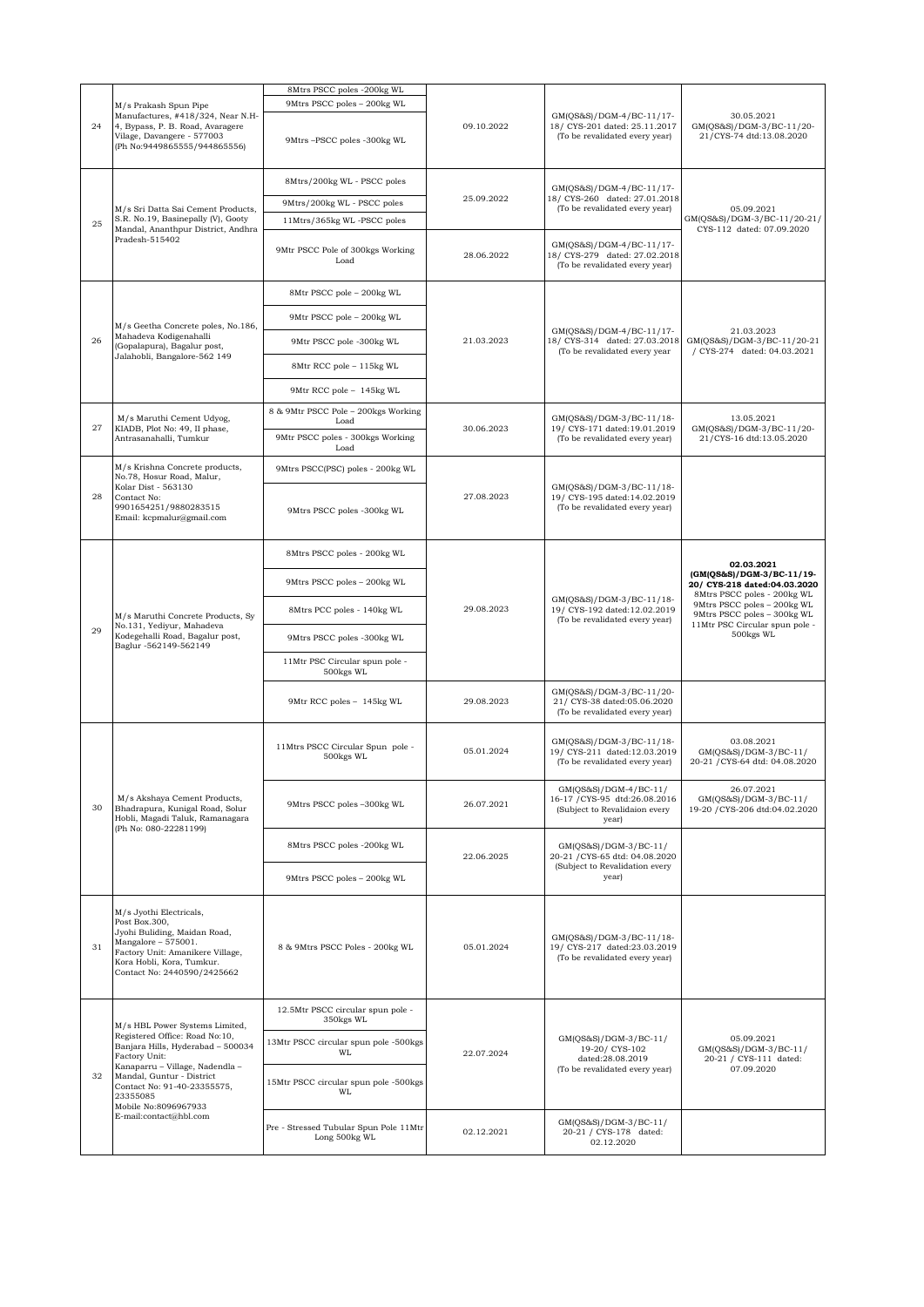|    | M/s Umashankar Industries, Sy<br>No:12/1, Near Budagumpa Cross,<br>Sultanpur Village Tq./Dist. Koppal-<br>583231 (Ph No: 9916062580,<br>7899311022)<br>(E-mail:uisnd2015@gmail.com)                                                        | 8mtr PSCC Poles -200kg WL                    | 05.07.2022 | GM(QS&S)/DGM-3/BC-11/<br>19-20 / CYS-92 dated:<br>05.08.2017<br>(To be revalidated every year)                                                                   | 05.07.2022<br>GM(QS&S)/DGM-3/BC-11/<br>20-21 / CYS-233 dated:<br>28.01.2021                                   |
|----|--------------------------------------------------------------------------------------------------------------------------------------------------------------------------------------------------------------------------------------------|----------------------------------------------|------------|------------------------------------------------------------------------------------------------------------------------------------------------------------------|---------------------------------------------------------------------------------------------------------------|
| 33 |                                                                                                                                                                                                                                            | 9mtr PSCC Poles -200kg WL                    |            |                                                                                                                                                                  |                                                                                                               |
|    |                                                                                                                                                                                                                                            | 9Mtr PSCC Poles -300kg WL                    |            |                                                                                                                                                                  |                                                                                                               |
| 34 | M/s AMBA Industries,<br>Sy No.101/6, Hosahalli, Rangapura<br>Road, Tiptur<br>Mob No:9686551107/08,<br>9591813727<br>E-mail: ambindutries.net@gmail.com                                                                                     | 8Mtr & 9Mtr PSCC poles - 200kg WL            |            |                                                                                                                                                                  | 10.12.2020<br>GM(QS&S)/DGM-3/BC-11/<br>19-20 / CYS-166 dated:<br>10.12.2019<br>(To be revalidated every year) |
|    |                                                                                                                                                                                                                                            | 8Mtr PSCC poles 140kg WL                     |            | $GM(QS&S)/DGM-3/BC-11/$<br>17-18 / CYS-14 dated:<br>28.04.2017                                                                                                   |                                                                                                               |
|    |                                                                                                                                                                                                                                            | 9Mtr PSCC poles - 300kg WL                   | 09.03.2022 |                                                                                                                                                                  |                                                                                                               |
| 35 | M/s Ferrocements Pre Fab Pvt Ltd,<br>Regd Office: No187, Ground Floor,<br>Link Road, Malleswaram, Bangalore<br>(Factory Unit:14/C, Attibele<br>Industrial Area, Hosur Road,<br>Bangalore)<br>Ph No:9611133595<br>E-mail:ferocem@yahoo.com) | 11 Mtr PSCC Spun Concrete Pole<br>(500kg LW) | 28.03.2022 | GM(QS&S)/DGM-3/BC-11/15-<br>16/CYS-32<br>dated:07.06.2016(Subject to<br>Revalidaion every year)                                                                  | 23.12.2022<br>GM(QS&S)/DGM-3/BC-11/<br>20-21 / CYS-198 dtd:23.12.2020                                         |
|    |                                                                                                                                                                                                                                            | 8Mtrs PSCC poles -200kg WL                   |            |                                                                                                                                                                  |                                                                                                               |
|    | M/s Shaakya Industries,                                                                                                                                                                                                                    | 9Mtrs PSCC poles - 200kg WL                  | 09.10.2024 | GM(QS&S)/DGM-3/BC-11/                                                                                                                                            | 02.02.2023                                                                                                    |
| 36 | Plot No:91, Vasanthanarashapura<br>KIADB Industrial Area,<br>2nd Phase, Tumakuru<br>Contact No:<br>9538058855/080-23395777<br>E-mail:saru.parsi@gmail.com                                                                                  | 9Mtrs PSCC poles -300kg WL                   |            | 19-20 / CYS-184 dtd:31.12.2019<br>(Subject to Revalidaion every<br>year)                                                                                         | GM(QS&S)/DGM-3/BC-11/20-<br>21/CYS-235 dtd:02.02.2021                                                         |
|    |                                                                                                                                                                                                                                            | 8Mtr RCC pole - 115Kg WL                     | 02.02.2022 | 02.02.2022<br>GM(QS&S)/DGM-3/BC-11/20-<br>21/CYS-235 dtd:02.02.2021                                                                                              |                                                                                                               |
|    |                                                                                                                                                                                                                                            | 9Mtr RCC pole - 145kg WL                     |            |                                                                                                                                                                  |                                                                                                               |
|    | M/s Suman Concrte Products,<br>M.Pais Building, Miadan Road,<br>Mangalore - 575001(Factory Unit:<br>Kurubarahalli Village, Ramanagar -<br>571511)<br>Ph No:2443903,<br>E-mail: info@roopacorporation.com)                                  | 8 & 9Mtr PSCC Pole - 200kgs Working<br>Load  | 08.11.2023 | GM(Q,S&S)/DGM-3/BC-11/18-<br>19/Cys-160 dated:28.12.2018 &<br>GM(Q,S&S)/DGM-3/BC-11/18-<br>19/Cys-151 dated:14.12.2018<br>(Subject to Revalidaion every<br>year) | 20.04.2021<br>GM(QS&S)/DGM-3/BC-11/<br>20-21 / CYS-22 dtd:27.05.2020                                          |
| 37 |                                                                                                                                                                                                                                            | 9Mtr PSCC poles - 300kgs Working<br>Load     |            |                                                                                                                                                                  |                                                                                                               |
|    |                                                                                                                                                                                                                                            | 11Mtr Pre Stressed Spun Pole of 500kgs<br>WL |            |                                                                                                                                                                  |                                                                                                               |
|    | M/s Roopa Engineering Corporation,<br>Jyothi Building, Maidan Road,<br>Mangalore - 575001<br>Contact No: 0824-242676<br>E-mail: roopacorporation@yahoo.com                                                                                 | 8Mtrs PSCC poles -200kg WL                   | 24.06.2024 | GM(QS&S)/DGM-3/BC-11/<br>20-21 / CYS-41 dtd:18.06.2020<br>(Subject to Revalidaion every<br>year)                                                                 |                                                                                                               |
| 38 |                                                                                                                                                                                                                                            | 9Mtrs PSCC poles - 200kg WL                  |            |                                                                                                                                                                  |                                                                                                               |
|    |                                                                                                                                                                                                                                            | 9Mtrs PSCC poles -300kg WL                   |            |                                                                                                                                                                  |                                                                                                               |
|    | M/s Chamundeshwari concrete<br>products,<br>#285/1, Yelahanka bagalur Road,<br>Bagalur, Jala Hobli,<br>Bangalore-562149.<br>(Ph no:9141391919,<br>(E mail:chamundeshvari@gmail.com)                                                        | 8Mtr PSCC pole -200kg WL                     | 04.03.2023 | GM(QS&S)/DGM-3/BC-11/<br>20-21 / CYS-59 dtd:17.07.2020<br>(Subject to Revalidaion every<br>year)                                                                 |                                                                                                               |
|    |                                                                                                                                                                                                                                            | 9Mtr PSCC pole - 200kg WL                    |            |                                                                                                                                                                  | 04.03.2023<br>GM(QS&S)/DGM-3/BC-11/<br>20-21 / CYS-277 dtd:04.03.2021                                         |
| 39 |                                                                                                                                                                                                                                            | 9Mtr PSCC pole - 300Kg WL                    |            |                                                                                                                                                                  |                                                                                                               |
|    |                                                                                                                                                                                                                                            | 8Mtr RCC pole -115kg WL                      |            |                                                                                                                                                                  |                                                                                                               |
|    |                                                                                                                                                                                                                                            | 9Mtr RCC poles - 145kg WL                    |            |                                                                                                                                                                  |                                                                                                               |
|    | M/s Nandhi Concrete Products, Opp.<br>Gante Basavanna temple, N.H 206,<br>Mudigere, Gubbi Tq, Tumkur Dist.<br>(Ph No: 8971113511, 9900818484)<br>(E-mail:<br>nandhi.products@gmail.com)                                                    | 8 & 9Mtr PSCC Poles - 200kgs Working<br>Load |            | GM(OS&S)/DGM-3/BC-11/<br>18-19 / CYS-57 dtd:25.06.2018<br>(Subject to Revalidaion every<br>year)                                                                 |                                                                                                               |
| 40 |                                                                                                                                                                                                                                            | 9Mtr PSCC poles - 300kgs Working<br>Load     | 05.05.2023 |                                                                                                                                                                  | 14.08.2021<br>GM(QS&S)/DGM(El)-3/BC-11/20-<br>21/CYS-84 dtd:17.08.2020                                        |
| 41 | M/s SMK Concrete Industries, No<br>77, Srinivasapura Grama,<br>Thorebyrasandra Post, Jogipalya,<br>Nelamangala, Bengaluru - 562123<br>(Ph No: 9343712298,9945280176,<br>9986449988 & 8050796001)                                           | 8Mtrs PSCC poles -200kg WL                   | 03.04.2025 | GM(QS&S)/DGM(El)-3/BC-11/20-<br>21/CYS-87<br>dtd:17.08.2020/19.08.2020<br>(Subject to Revalidaion every<br>year)                                                 |                                                                                                               |
|    |                                                                                                                                                                                                                                            | 9Mtrs PSCC poles - 200kg WL                  |            |                                                                                                                                                                  |                                                                                                               |
|    |                                                                                                                                                                                                                                            | 9Mtr RCC poles - 145kgs WL                   |            |                                                                                                                                                                  |                                                                                                               |
| 42 | M/s Shri Lakshmi Gowri Concrete<br>Products,<br>Site No.116/1, N.H. 206, Islampura<br>Gate Near HP Petrol Bunk, Gubbi<br>Tq, Tumkur Dist. Karnataka, 572126<br>(Ph No: 8971113511, 9535034444)                                             | 8 & 9Mtr PSCC Poles - 200kgs Working<br>Load | 20.06.2025 | GM(QS&S)/DGM(El)-3/BC-11/20-<br>21/CYS-97 dtd:28.08.2020<br>(Subject to Revalidaion every<br>year)                                                               |                                                                                                               |
|    |                                                                                                                                                                                                                                            | 9Mtr PSCC poles - 300kgs Working<br>Load     |            |                                                                                                                                                                  |                                                                                                               |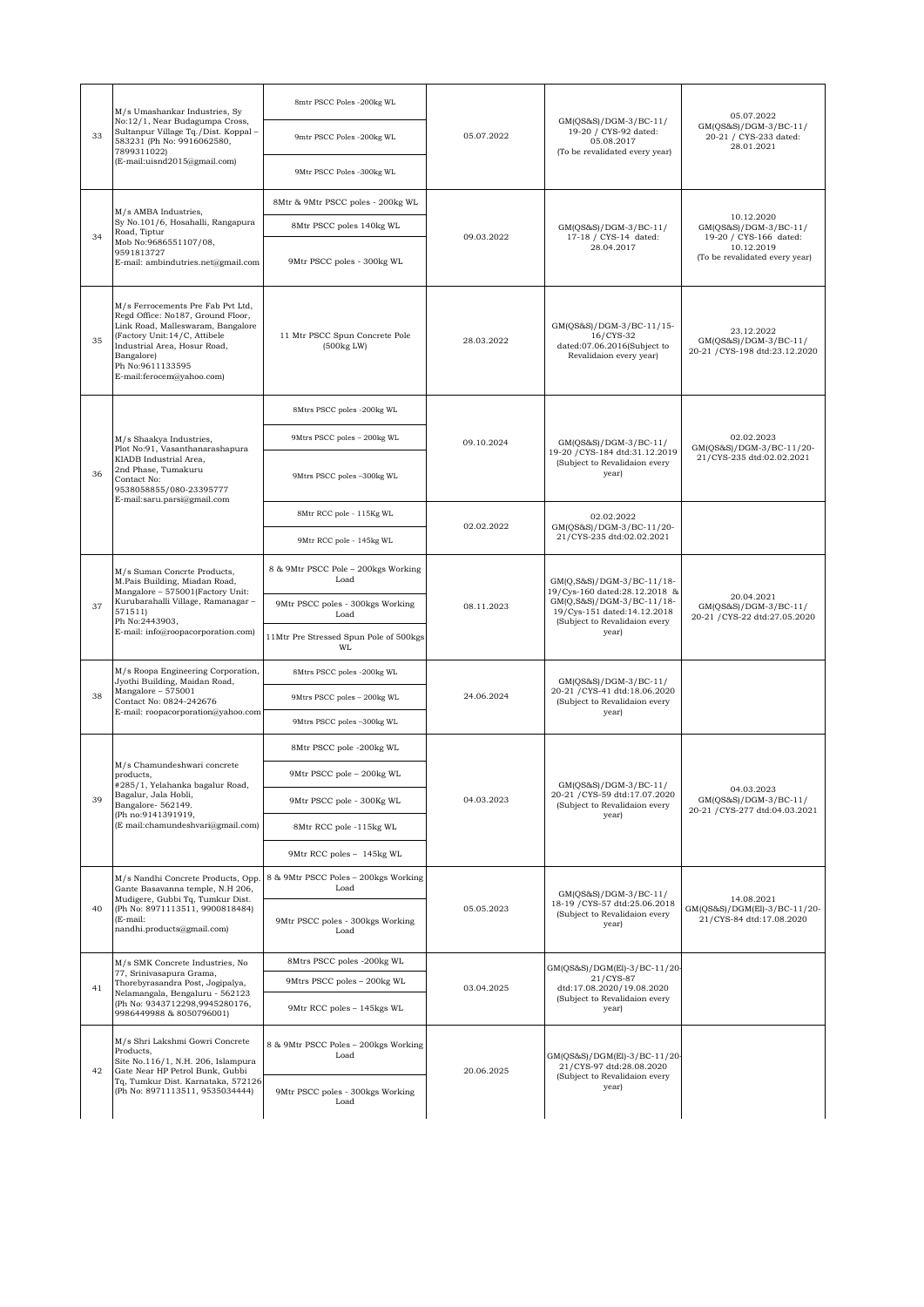|    |                                                                                                                                                                        | 8Mtrs PSCC poles -200kg WL                                |            |                                                                                                           |                                                                         |
|----|------------------------------------------------------------------------------------------------------------------------------------------------------------------------|-----------------------------------------------------------|------------|-----------------------------------------------------------------------------------------------------------|-------------------------------------------------------------------------|
| 43 | M/s Vishava Concrete Products,<br>Bhadrapura, Kunigal Road,                                                                                                            | 9Mtrs PSCC poles - 200kg WL                               | 22.06.2025 | GM(QS&S)/DGM(El)-3/BC-11/20-<br>21/CYS-100 dtd:01.09.2020<br>(Subject to Revalidaion every<br>year)       |                                                                         |
|    | Solur Hobli, Magadi Taluk,<br>Bangalore Rural Dist<br>Ph No:080-42072889, 7022654826                                                                                   | 8Mtr RCC pole -115kg WL                                   | 21.04.2025 | GM(QS&S)/DGM(El)-3/BC-11/20-<br>21/CYS-07 dtd:21.04.2021                                                  |                                                                         |
|    |                                                                                                                                                                        | 9Mtr RCC pole - 145kg WL                                  |            | (Subject to revalidation once in 2<br>years)                                                              |                                                                         |
|    |                                                                                                                                                                        | 8Mtrs PSCC poles -200kg WL<br>9Mtrs PSCC poles - 200kg WL |            |                                                                                                           |                                                                         |
|    |                                                                                                                                                                        | 9Mtrs-PSCC poles -300kg WL                                | 20.03.2023 | GM(QS&S)/DGM(El)-4/BC-11/17-<br>18/CYS-316 dtd: 27.03.2018                                                | 04.09.2021<br>GM(QS&S)/DGM(El)-3/BC-11/20-                              |
| 44 | M/s Srinivasa Concrete Products,<br>Jagalur Road, Alur Village,<br>Davangere.<br>(Ph No: 9448213045, 8553502125)<br>(E-mail: Sri Srinivasa<br>electricals16@gmail.com) | 11Mtr PSCC Circular spun pole-500kgs<br>WI.               |            | (Subject to Revalidaion every<br>year)                                                                    | 21/CYS-106 dtd:05.09.2020                                               |
|    |                                                                                                                                                                        | 9Mtr RCC poles - 145kg WL                                 | 20.03.2023 | GM(QS&S)/DGM(El)-3/BC-11/17<br>18/CYS-316 dtd: 27.03.2018<br>(Subject to Revalidaion every<br>year)       | 04.09.2021<br>GM(QS&S)/DGM(El)-3/BC-11/20-<br>21/CYS-131 dtd:28.09.2020 |
|    | M/s Sree Ganesha Power Products,                                                                                                                                       | Pre - Stressed Tubular Spun Pole 11                       |            |                                                                                                           |                                                                         |
|    | Sy No:133, Vajarahalli Village,                                                                                                                                        | Mtr Long - 500Kg WL<br>RCC Pole - 9 Mtr Long, 145 Kg WL   |            |                                                                                                           |                                                                         |
| 45 | Mantapa Dhakale Bannerghatta<br>Post, Jigani Hobli, Bangalore -                                                                                                        | PSCC Pole - 8 Mtr Long, 200 Kg WL                         | 15.12.2021 | GM(QS&S)/DGM(El)-3/BC-11/20-<br>21/CYS-188 dtd:16.12.2020                                                 |                                                                         |
|    | 560083.                                                                                                                                                                | PSCC Pole - 9 Mtr Long, 200 Kg WL                         |            |                                                                                                           |                                                                         |
|    |                                                                                                                                                                        |                                                           |            |                                                                                                           |                                                                         |
|    | M/s Peacock Industries,<br>(Factory Unit 1: 110/84, BT Layout,                                                                                                         | 8Mtr PSCC poles -200kg WL                                 |            |                                                                                                           |                                                                         |
|    | Mahaveer Road, Davangere -<br>577001.<br>Factory Unit 2: Survey No. 61/1,                                                                                              | 9Mtr PSCC poles - 200kg WL                                | 21.12.2025 | GM(QS&S)/DGM(El)-3/BC-11/20-                                                                              |                                                                         |
| 46 | Togarekatte Panchayat,<br>Narayanapura, Harapanahalli,                                                                                                                 | 9Mtr RCC poles-145kgs WL                                  |            | 21/CYS-195 dtd:22.12.2020<br>(Subject to revalidation once in 2                                           |                                                                         |
|    | Davanagere).<br>Ph No: 08192-276392,                                                                                                                                   | 8Mtr RCC poles -115 Kg WL                                 |            | years)                                                                                                    |                                                                         |
|    | 9448043405, 9844065336                                                                                                                                                 | 9Mtrs PSCC poles -300kg WL                                |            |                                                                                                           |                                                                         |
|    | M/s PKKR Electric Poles<br>Sy No.36, Near Vikrant Radial Road,<br>Next to Tata Service Station, Hebbal<br>Road, Mysore<br>Ph No:9342105825/ 9845117131                 | 8Mtr PSCC poles - 200kg WL                                | 12.01.2022 | GM(QS&S)/DGM(El)-3/BC-11/20-<br>21/CYS-219 dtd:13.01.2021                                                 |                                                                         |
| 47 |                                                                                                                                                                        | 9Mtr PSCC poles - 200kg WL                                |            |                                                                                                           |                                                                         |
|    |                                                                                                                                                                        | 9Mtr RCC poles - 145kgs WL                                |            |                                                                                                           |                                                                         |
|    | M/s Malu Enterprises.<br>A.No: 108, Kogilu Village,<br>Yelahanka, Bangalore - 64<br>(Ph No: 080-22266768)                                                              | 8Mtr PSCC pole -200kg WL                                  |            | GM(QS&S)/DGM(El)-3/BC-11/20-<br>21/CYS-220 dtd:18.01.2021<br>(Subject to revalidation once in 2<br>years) |                                                                         |
|    |                                                                                                                                                                        | 9Mtr PSCC pole -200kg WL                                  |            |                                                                                                           |                                                                         |
| 48 |                                                                                                                                                                        | 9Mtr PSCC pole - 300kg WL                                 | 18.11.2025 |                                                                                                           |                                                                         |
|    | (E-mail: malugroup1969@gmail.com)                                                                                                                                      | 9Mtr RCC pole - 145kg WL                                  |            |                                                                                                           |                                                                         |
|    |                                                                                                                                                                        | 8Mtr PSCC pole -200kg WL                                  |            |                                                                                                           |                                                                         |
|    | M/s Stresscrete (India) Products,<br>S.No: 248, Kadanur Village,<br>Doddaballapur,<br>Bangalore Rural Dist<br>(Ph No: 9880133779)                                      |                                                           |            | GM(QS&S)/DGM(El)-3/BC-11/20-                                                                              |                                                                         |
| 49 |                                                                                                                                                                        | 9Mtr PSCC pole -200kg WL                                  | 17.10.2025 | 21/CYS-221 dtd:18.01.2021<br>(Subject to revalidation once in 2<br>years)                                 |                                                                         |
|    |                                                                                                                                                                        | $9\mathrm{Mtr}$ PSCC pole – $300\mathrm{kg}$ WL           |            |                                                                                                           |                                                                         |
|    |                                                                                                                                                                        | 9Mtr RCC pole - 145kg WL                                  |            |                                                                                                           |                                                                         |
|    | M/s Mysore Precast Constructions,                                                                                                                                      | 8Mtr PSCC poles -200kg WL                                 | 11.12.2025 | GM(QS&S)/DGM(El)-3/BC-11/20-<br>21/CYS-228 dtd:22.01.2021<br>(Subject to revalidation once in 2<br>years) |                                                                         |
|    |                                                                                                                                                                        | 9Mtr PSCC poles - 200kg WL                                |            |                                                                                                           |                                                                         |
|    | Sy No: 94/1, Tumkur Madhugiri<br>Road,                                                                                                                                 | 8Mtr PSCC poles - 140Kg WL                                |            |                                                                                                           |                                                                         |
| 50 | Arakere Village,<br>Tumakuru-572106                                                                                                                                    | 9Mtr RCC poles-145kg WL                                   |            |                                                                                                           |                                                                         |
|    | Ph No: 0816-2272711                                                                                                                                                    | 9Mtrs PSCC poles -300kg WL                                | 17.03.2022 | GM(QS&S)/DGM-4/BC-11/17-<br>18/CYS-237 dtd:10.01.2018                                                     | 17.03.2022<br>GM(QS&S)/DGM(El)-3/BC-11/20-<br>21/CYS-228 dtd:22.01.2021 |
| 51 |                                                                                                                                                                        | 8mtr PSCC Pole -200kg WL                                  |            |                                                                                                           |                                                                         |
|    |                                                                                                                                                                        | 9mtr PSCC Pole -200kg WL                                  |            | GM(QS&S)/DGM(El)-4/BC-11/17                                                                               |                                                                         |
|    | M/s Rajashree Concrete products,<br>NH-4, Mallashettyhalli, Honnur post,                                                                                               | 9Mtr PSCC Pole -300kg WL                                  | 02.12.2022 | 18/CYS-92 dtd:05.08.2017                                                                                  | 02.12.2022                                                              |
|    | Davanagere-577 556<br>(Ph No: 9986009549, 9886077177)                                                                                                                  | 9Mtr RCC Pole -145kg WL                                   |            |                                                                                                           | GM(QS&S)/DGM(El)-3/BC-11/20-<br>21/CYS-237 dtd:02.02.2021               |
|    | (E-mail:rajashreedvg@gmail.com)                                                                                                                                        | 11Mtr Pre - Stressed Tubular Spun Pole -                  |            |                                                                                                           |                                                                         |
|    |                                                                                                                                                                        | 500Kg WL<br>11Mtr PSCC pole - 365 Kg WL                   | 02.05.2021 | GM(QS&S)/DGM(El)-3/BC-11/20-<br>21/CYS-237 dtd:02.02.2021                                                 |                                                                         |
|    |                                                                                                                                                                        | 8Mtr PSCC pole - 200kgs WL                                |            |                                                                                                           |                                                                         |
|    | M/s Pooja Cement Works,                                                                                                                                                | 9Mtr PSCC pole - 200kgs WL                                |            |                                                                                                           |                                                                         |
| 52 | Sy No:25/41, Near IRB Hosalli,<br>Chikkakasanakandi Village, Koppal                                                                                                    | 9Mtr PSCC pole - 300kgs WL<br>8Mtr PSCC pole - 140kgs WL  | 19.02.2022 | GM(QS&S)/DGM(El)-3/BC-11/20-                                                                              |                                                                         |
|    | 583233<br>E-mail: poojacements@gmail.com                                                                                                                               | 9Mtr RCC pole - 145kgs WL<br>9.5Mtr RCC pole - 350kgs WL  |            | 21/CYS-249 dtd:19.02.2021                                                                                 |                                                                         |
|    |                                                                                                                                                                        | 8Mtr RCC pole - 115kgs WL                                 |            |                                                                                                           |                                                                         |
|    |                                                                                                                                                                        | 9Mtr RCC pole - 150kgs WL                                 |            |                                                                                                           |                                                                         |